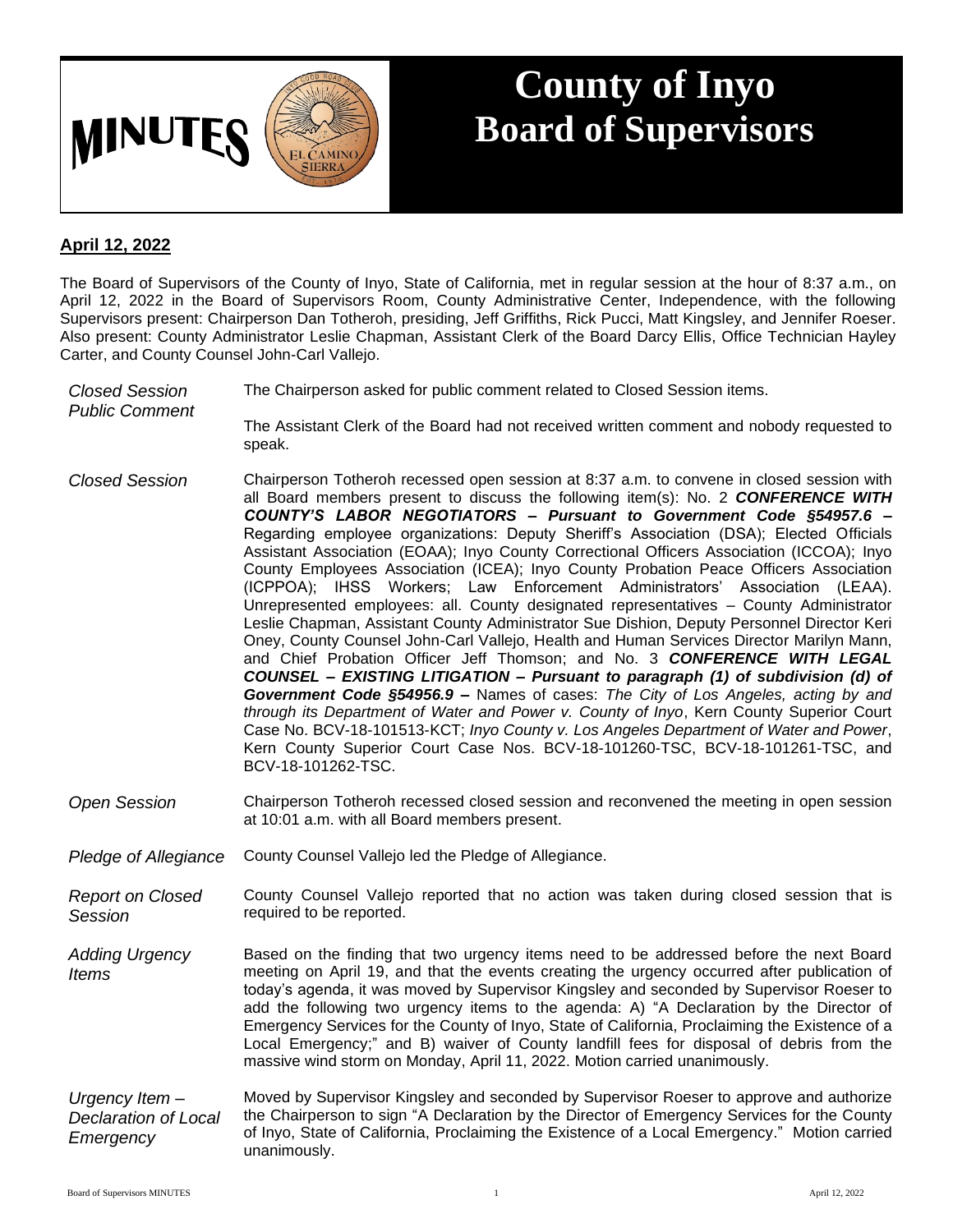| Urgency Item-<br>Landfill Fee Waiver                                                               | Moved by Supervisor Kingsley and seconded by Supervisor Roeser to waive the disposal fees<br>at all County landfills windstorm related debris from Tuesday, April 12 through Tuesday, April<br>19. Motion carried unanimously.                                                                                                                                                                                                                                                                                                                                                                                                                                                                                                                                                                                                                                                                                                                                                                                                                                                                                                                                    |
|----------------------------------------------------------------------------------------------------|-------------------------------------------------------------------------------------------------------------------------------------------------------------------------------------------------------------------------------------------------------------------------------------------------------------------------------------------------------------------------------------------------------------------------------------------------------------------------------------------------------------------------------------------------------------------------------------------------------------------------------------------------------------------------------------------------------------------------------------------------------------------------------------------------------------------------------------------------------------------------------------------------------------------------------------------------------------------------------------------------------------------------------------------------------------------------------------------------------------------------------------------------------------------|
| Proclamations-<br><b>Child Abuse</b><br><b>Prevention &amp; Sexual</b><br><b>Assault Awareness</b> | Rochelle Miller, Family Services Coordinator with Wild Iris, was introduced to the Board and<br>Supervisor Griffiths read aloud both proclamations.                                                                                                                                                                                                                                                                                                                                                                                                                                                                                                                                                                                                                                                                                                                                                                                                                                                                                                                                                                                                               |
|                                                                                                    | Moved by Supervisor Griffiths and seconded by Supervisor Kingsley to declare April 2022 as<br>Child Abuse Prevention Month in the Inyo County. Motion carried unanimously.                                                                                                                                                                                                                                                                                                                                                                                                                                                                                                                                                                                                                                                                                                                                                                                                                                                                                                                                                                                        |
|                                                                                                    | Moved by Supervisor Griffiths and seconded by Supervisor Roeser to declare April 2022 as<br>Sexual Assault Awareness Month in Inyo County. Motion carried unanimously.                                                                                                                                                                                                                                                                                                                                                                                                                                                                                                                                                                                                                                                                                                                                                                                                                                                                                                                                                                                            |
|                                                                                                    | Supervisor Griffiths reminded everyone that there would be a Children's memorial ceremony<br>at the Clint G. Quilter Consolidated Office Building on April 22, 2022 at 8:30 a.m.                                                                                                                                                                                                                                                                                                                                                                                                                                                                                                                                                                                                                                                                                                                                                                                                                                                                                                                                                                                  |
| <b>Public Comment</b>                                                                              | Chairperson Totheroh asked for public comment on items not calendared on the agenda.                                                                                                                                                                                                                                                                                                                                                                                                                                                                                                                                                                                                                                                                                                                                                                                                                                                                                                                                                                                                                                                                              |
|                                                                                                    | Public comment was heard from Jane Askins, Wes French, Supervisor Kingsley, Sheriff<br>Pritchard, Supervisor Griffiths, and Supervisor Roeser.                                                                                                                                                                                                                                                                                                                                                                                                                                                                                                                                                                                                                                                                                                                                                                                                                                                                                                                                                                                                                    |
| <b>County Department</b><br>Reports                                                                | Public Works Director Mike Errante gave a report on the damage sustained at county facilities<br>by the wind event and praised his Road and Maintenance crews for working hard to keep<br>everyone safe.                                                                                                                                                                                                                                                                                                                                                                                                                                                                                                                                                                                                                                                                                                                                                                                                                                                                                                                                                          |
| <b>Introductions</b>                                                                               | The following new HHS employees were introduced to the Board: new HHS employees will be<br>introduced to the Board: Kristiana Kliks, Office Clerk; Castoria "Cassie" Navarro, Social<br>Worker I; and Stephanie Rubio, Prevention Specialist. Susan Lutze, Program Services<br>Assistant-Friendly Visitor, was unable to attend her introduction.                                                                                                                                                                                                                                                                                                                                                                                                                                                                                                                                                                                                                                                                                                                                                                                                                 |
| <b>Employee Service</b><br>Recognition-<br>$1st$ Quarter 2022                                      | The Board recognizing the following employees who reached service milestones during the<br>First Quarter of 2022, many of whom were in attendance to receive their commemorative pins:<br>Sara Jones, 10 years - Child Support Services<br>$\bullet$<br>Melissa Yeager, 5 years - Farm Advisor's Office<br>$\bullet$<br>Buna Felton, 15 years; Tim Noonan, 5 years; Jacob Guido, 5 years; Mark Gutierrez, 5<br>$\bullet$<br>years; Christian Hernandez Santana, 5 years; Julie Richardson, 15 years; and Shayla<br>Brown, 11 years - Sheriff's Department<br>Julie Weier, 25 years; and Tabitha Warner, 10 years - Probation Department<br>Stephanie Huston, 20 years, Holly DeVincent, 15 years; Darcy Miller, 10 years; Kelly<br>Nugent, 5 years; Katie Hawkins, 5 years; Wendy Fogelstrom, 5 years; Marissa<br>Toppass, 5 years; and Lisa Trunnell, 15 years - Health & Human Services<br>Teresa Elliott, 15 years; Chris Cox, 15 years; Mike Luffman, 10 years; and Gillermo<br>$\bullet$<br>Luque Gutierrez, 5 years - Public Works<br>Mike Baffrey, 15 years - Information Services<br>Heather Todd, 10 years - Museum<br>Sue Dishion, 30 years - Personnel |
| <b>Information Services</b><br>- Amending Board<br>Order                                           | Moved by Supervisor Griffiths and seconded by Supervisor Roeser to approve an amendment<br>to the August 4, 2020 Board Order to eliminate the annual payment limit for the contract<br>between Inyo County and Microsoft of Redmond, WA. Motion carried unanimously.                                                                                                                                                                                                                                                                                                                                                                                                                                                                                                                                                                                                                                                                                                                                                                                                                                                                                              |
| HHS-Fiscal - CDA<br>Contract #AP-2122-<br>16 Amendment 3                                           | Moved by Supervisor Griffiths and seconded by Supervisor Roeser to approve Amendment<br>No. 3 to the Standard Agreement for Contract Number AP-2122-16 between the County of<br>Inyo and the California Department of Aging, increasing the amount by \$182,275; extending<br>the contract term for an additional two years, to June 30, 2023 for only the American Rescue<br>Plan funding, State general funded Nutrition Augmentation Program and the State general<br>funding for quarterly visits for the Ombudsman Program; revising Exhibits D (Special Terms)<br>and E (Additional Provisions); and adding Exhibit G American Rescue Plan Funding,<br>contingent upon the Board's approval of the Fiscal Year 2022-23 Budget, and authorize the<br>HHS Director to sign. Motion carried unanimously.                                                                                                                                                                                                                                                                                                                                                       |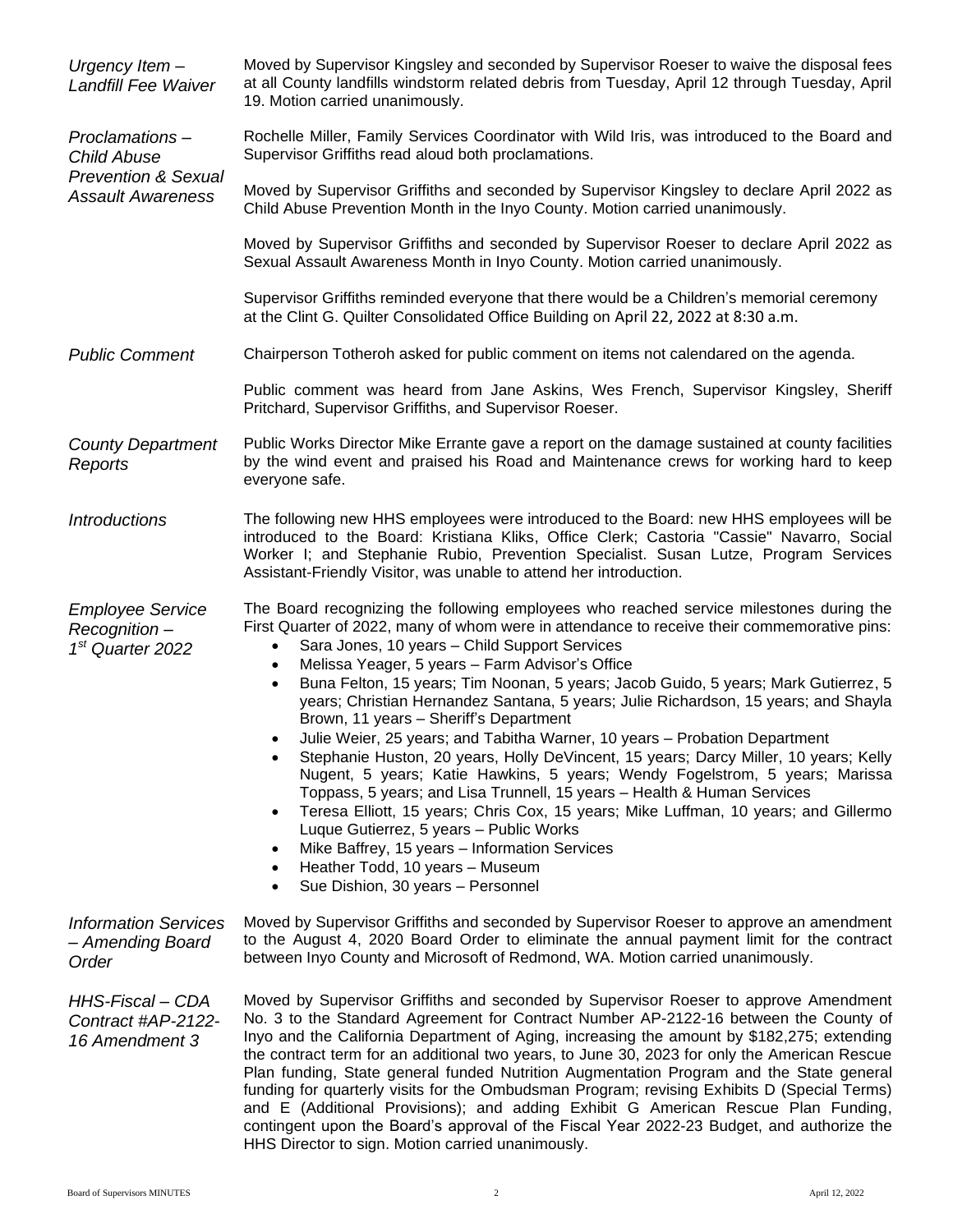*Planning – Roux Associates Amendment 1* Moved by Supervisor Griffiths and seconded by Supervisor Roeser to approve Amendment No. 1 to the contract between County of Inyo and Roux Associates, amending the term of the agreement to be July 1, 2021 through June 30, 2023 and the contract limit to a new not-toexceed limit of \$60,000, contingent upon the Board's adoption of the Fiscal Year 2022-2023 Budget, and authorize the Chairperson to sign, contingent upon appropriate signatures being obtained. Motion carried unanimously.

*Public Works – Hi Desert Truck Driving School Sole-Source P.O.* Moved by Supervisor Griffiths and seconded by Supervisor Roeser to declare Hi Desert Truck Driving School of Lancaster, CA a sole-source provider; and B) authorize a purchase order in an amount not to exceed \$15,300, including expenses already incurred this fiscal year, payable to Hi Desert Truck Driving School of Lancaster, CA, for current training services to obtain commercial vehicle licensing as well as obtaining the Tanker Endorsement. Motion carried unanimously.

*Public Works-Recycling & Waste – YouVee Solar Contract* Moved by Supervisor Griffiths and seconded by Supervisor Roeser to: A) award the contract for the Lone Pine Solid Waste Solar Project to YouVee Solar LLC of Ridgecrest, CA as the successful bidder; B) approve the construction contract between the County of Inyo and YouVee Solar of Ridgecrest, CA in the amount of \$54,600, and authorize the Chairperson to sign, contingent upon all appropriate signatures being obtained; and C) authorize the Public Works Director to execute all other project contract documents, including contract change orders, to the extent permitted by Public Contract Code Section 20142 and other applicable laws. Motion carried unanimously.

*Water Department – Sierra Nevada Alliance MOU* Moved by Supervisor Griffiths and seconded by Supervisor Roeser to approve the Memorandum of Understanding between the County of Inyo and Sierra Nevada Alliance for the provision of two AmeriCorps members in an amount not to exceed \$9,500 per member for the period of April 16, 2022 through September 30, 2022, and authorize the Water Director to sign. Motion carried unanimously.

*Planning – Architectural Design Board Appointments* The agenda item was pulled from the Consent Agenda and moved to Departmental for discussion. Linda Chaplin of Independence inquired about the role and origin of the Lone Pine Architectural Design Review Board. Planning Director Cathreen Richards and Supervisor Kingsley both provided background, noting that the board was created approximately 20 years ago at the request of Lone Pine residents to help ensure the town of Lone Pine retains its "Western" character. Moved by Supervisor Kingsley and seconded by Supervisor Roeser to reappoint Kathi Hall and appoint Sheyanne Quilter and Matthew Royce to the Lone Pine Architectural Design Review Board, to serve two-year terms in the "Lone Pine Chamber of Commerce," "Public," and "Qualified Licensed Architect" categories, respectively, pursuant to Section 18.69.020(B) (1), (4) & (5) of the Inyo County Code. Motion carried unanimously.

*County Counsel – Open Meeting Laws* County Counsel John-Carl Vallejo gave a presentation on open meeting laws applicable to the Board of Supervisors.

*Museum – Deaccession of Butterfly Collection*

Museum Services Director Shawn Lum presented a request to remove a large moth and butterfly collection from the Eastern Sierra California Museum's permanent collection, and to permanently gift it to the Natural History Museum of Los Angeles County, which has been loaning the exhibit from Inyo County since 1989. She explained that the collection includes more than 11,000 specimens that Eastern California Museum is not equipped to store or properly care for.

Linda Chaplin of Independence inquired about the benefactor, whom she said likely had a good reason for choosing the Eastern California Museum as the collection recipient. She said the museum should keep some of them on display. Ms. Lum explained that only a small fraction of the collection includes local species, the collection contains only a minor amount of species from Inyo County, and the benefactor's relatives were more interested in dispersing the estate than the science of it.

Supervisor Kingsley added that the exhibit can be viewed online.

Moved by Supervisor Kingsley and seconded by Supervisor Roeser to: A) approve the deaccession of the "George E. Malcolm Jr. Lepidoptera Collection" from the Eastern California Museum permanent collections; and B) approve the transfer and permanent gift of the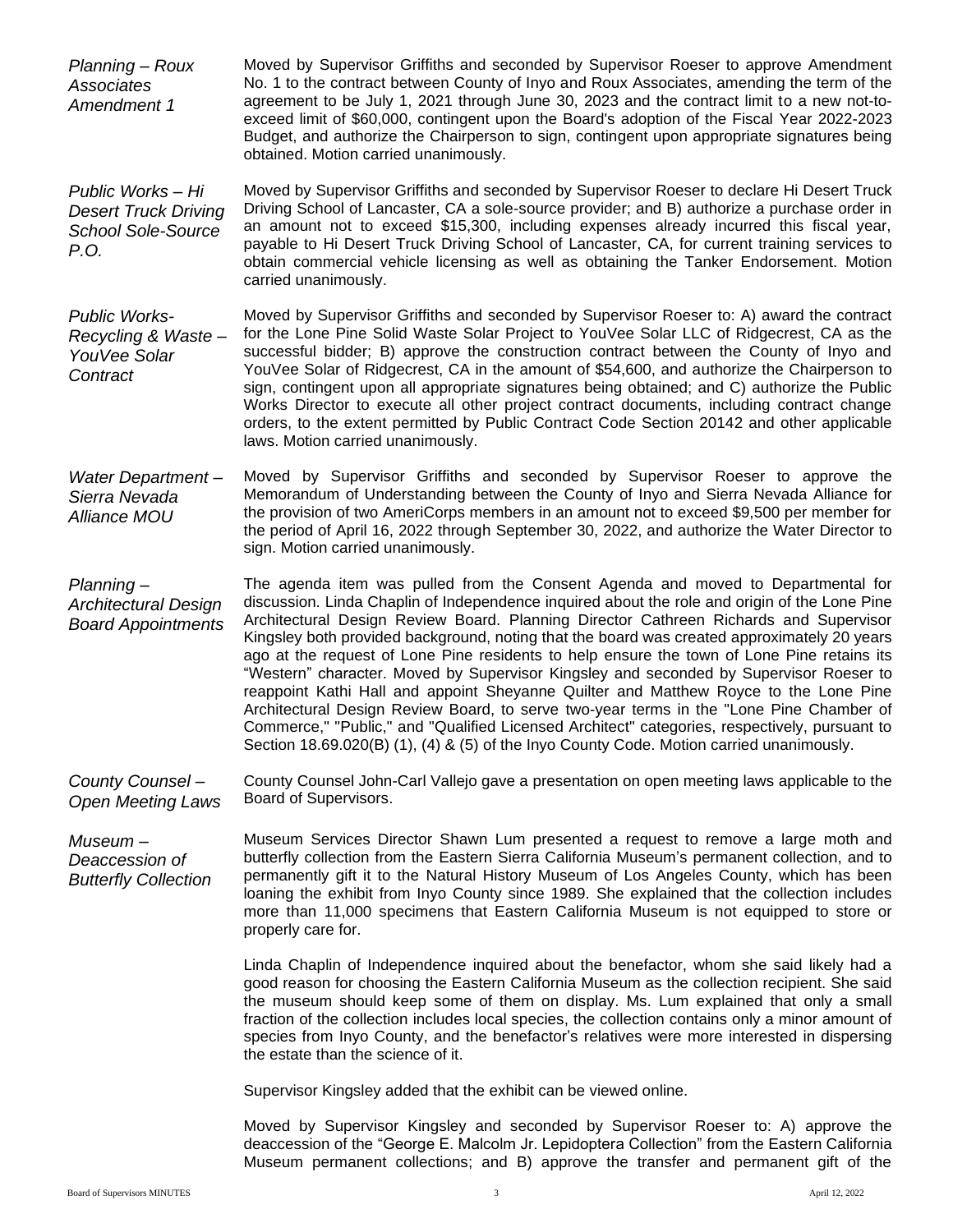|                                                                                       | "George E. Malcolm Jr. Lepidoptera Collection" to the Natural History Museum of Los Angeles<br>County from the Eastern California Museum. Motion carried unanimously.                                                                                                                                                                                                                                                                                                                                                                                                                                                                                                                     |
|---------------------------------------------------------------------------------------|-------------------------------------------------------------------------------------------------------------------------------------------------------------------------------------------------------------------------------------------------------------------------------------------------------------------------------------------------------------------------------------------------------------------------------------------------------------------------------------------------------------------------------------------------------------------------------------------------------------------------------------------------------------------------------------------|
| $CAO - MOU$ for<br><b>Jobs Accelerator</b><br>Partnership                             | Moved by Supervisor Griffiths and seconded by Supervisor Pucci to approve a Memorandum<br>of Understanding forming the Eastern Sierra Rural Jobs Accelerator Partnership for the<br>purpose of organizing key community and regional stakeholders into a working group that<br>focuses on the shared goals and needs of the emerging Climate Innovations Industry Cluster,<br>contingent upon the award of a Rural Innovations Stronger Economy (RISE) grant through the<br>United States Department of Agriculture (USDA), and authorize the County Administrative<br>Officer to sign. Motion carried unanimously.                                                                       |
| <b>HHS-Behavioral</b><br>Health - Deleting<br>and Adding<br>Residential<br>Caregivers | Moved by Supervisor Kingsley and seconded by Supervisor Roeser to amend the Authorized<br>Strength in Behavioral Health by deleting two (2) A-Par Residential Caregiver I-III positions<br>and adding one (1) B-Par Residential Caregiver I-III position. Motion carried unanimously 4-0,<br>with Supervisor Pucci out of the room at the time of the vote.                                                                                                                                                                                                                                                                                                                               |
| Water Department-<br><b>OVGA Rep Direction</b>                                        | Dr. Aaron Steinwand sought direction from the Board for the County's Owens Valley<br>Groundwater Authority representatives in advance of the Owens Valley Groundwater<br>Authority meeting scheduled for April 14, 2022. He cited two major items of importance:<br>approval of the FY 2022-23 Budget and consideration of modifying the OVGA boundaries to<br>exclude Mono County. He added with regard to the former, member contributions are not<br>included in the draft budget per staff recommendation. Supervisor Totheroh, the Board's<br>representative on OVGA, said he would vote with staff's recommendation unless any other<br>Board members had objections. They did not. |
|                                                                                       | Lynn Martin commented that too many acronyms are being used that are probably obscure to<br>most of the public and said an online guide would be helpful.                                                                                                                                                                                                                                                                                                                                                                                                                                                                                                                                 |
| <b>Information Services</b><br>- Broadband Task<br><b>Force Update</b>                | The Board heard an update from Information Services Director Scott Armstrong on Inyo<br>County's Broadband Task Force activities to date. Lynn Martin renewed her comment about<br>obscure acronyms.                                                                                                                                                                                                                                                                                                                                                                                                                                                                                      |
| Clerk of the Board-<br><b>Approval of Minutes</b>                                     | Moved by Supervisor Roeser and seconded by Supervisor Pucci to approve the minutes of<br>the regular Board of Supervisors meeting of April 5, 2022. Motion carried unanimously.                                                                                                                                                                                                                                                                                                                                                                                                                                                                                                           |
| <b>Public Comment</b>                                                                 | Chairperson Totheroh asked for public comment on items not calendared on the agenda.                                                                                                                                                                                                                                                                                                                                                                                                                                                                                                                                                                                                      |
|                                                                                       | Public comment was made by Wes French and Cari Arnal.                                                                                                                                                                                                                                                                                                                                                                                                                                                                                                                                                                                                                                     |
| <b>Board Member and</b><br><b>Staff Reports</b>                                       | Supervisor Kingsley reported attending a meeting of the board for the Great Basin Air<br>Pollution Control District, having a consultation with tribal members, and touring the Haiwee<br>Dam and Olancha bypass projects on Monday with CAO Chapman. He also praised the<br>successful celebration of the 100 <sup>th</sup> anniversary of the Courthouse.                                                                                                                                                                                                                                                                                                                               |
|                                                                                       | Supervisor Roeser spoke about her appreciation of the 100 <sup>th</sup> anniversary Courthouse<br>celebration and requested a press release be issued regarding the April 19 Board meeting in<br>Death Valley.                                                                                                                                                                                                                                                                                                                                                                                                                                                                            |
|                                                                                       | Supervisor Totheroh reported attending ESCOG and ESTA meetings last week and noted he<br>would be attending meetings for Behavioral Health and OVGA this week.                                                                                                                                                                                                                                                                                                                                                                                                                                                                                                                            |
| Adjournment                                                                           | Chairperson Totheroh adjourned the meeting at 1:47 p.m., to 11:30 a.m. Tuesday, April 19,<br>2022 in the courtyard of the Ranch at the Oasis in Furnace Creek, Death Valley National Park.                                                                                                                                                                                                                                                                                                                                                                                                                                                                                                |